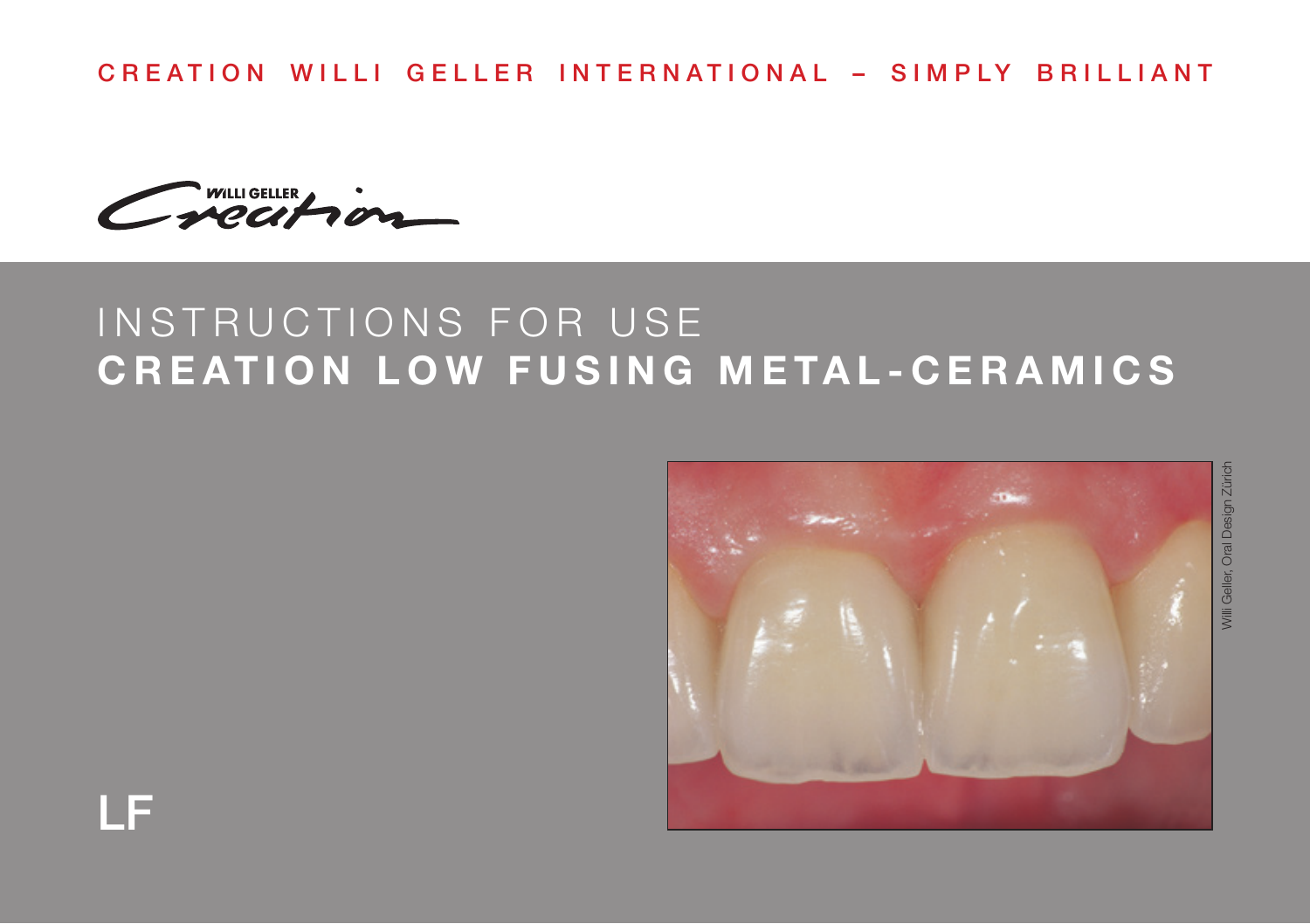# CONTENT

| Frame                      | 3              |
|----------------------------|----------------|
| Crea Alloy Bond            | $\overline{4}$ |
| 1. Opaque Firing           | 5              |
| 2. Opaque Firing           | 6              |
| <b>Shoulder Firings</b>    | $7 - 8$        |
| Dentine Build-Up           | 9              |
| Incisal Build-Up           | $10 - 11$      |
| Dentine Firing             | 12             |
| <b>Correction Firing</b>   | 13             |
| Glaze Firing               | 14             |
| Build-Up Diagramme         | 15             |
| Colour Chart               | 16             |
| <b>Firing Chart</b>        | 17             |
| <b>Physical Properties</b> | 18             |
|                            |                |

| Imprint                                                                |
|------------------------------------------------------------------------|
| Editor: Creation Willi Geller International AG                         |
| Content: ZTM Patrick Boche, ZTM Oliver Heinzle                         |
| Picture credits: Willi Geller 1, ZTM Patrick Boche, ZTM Oliver Heinzle |
| Layout: ganahl, KOMMUNIKATION & DESIGN                                 |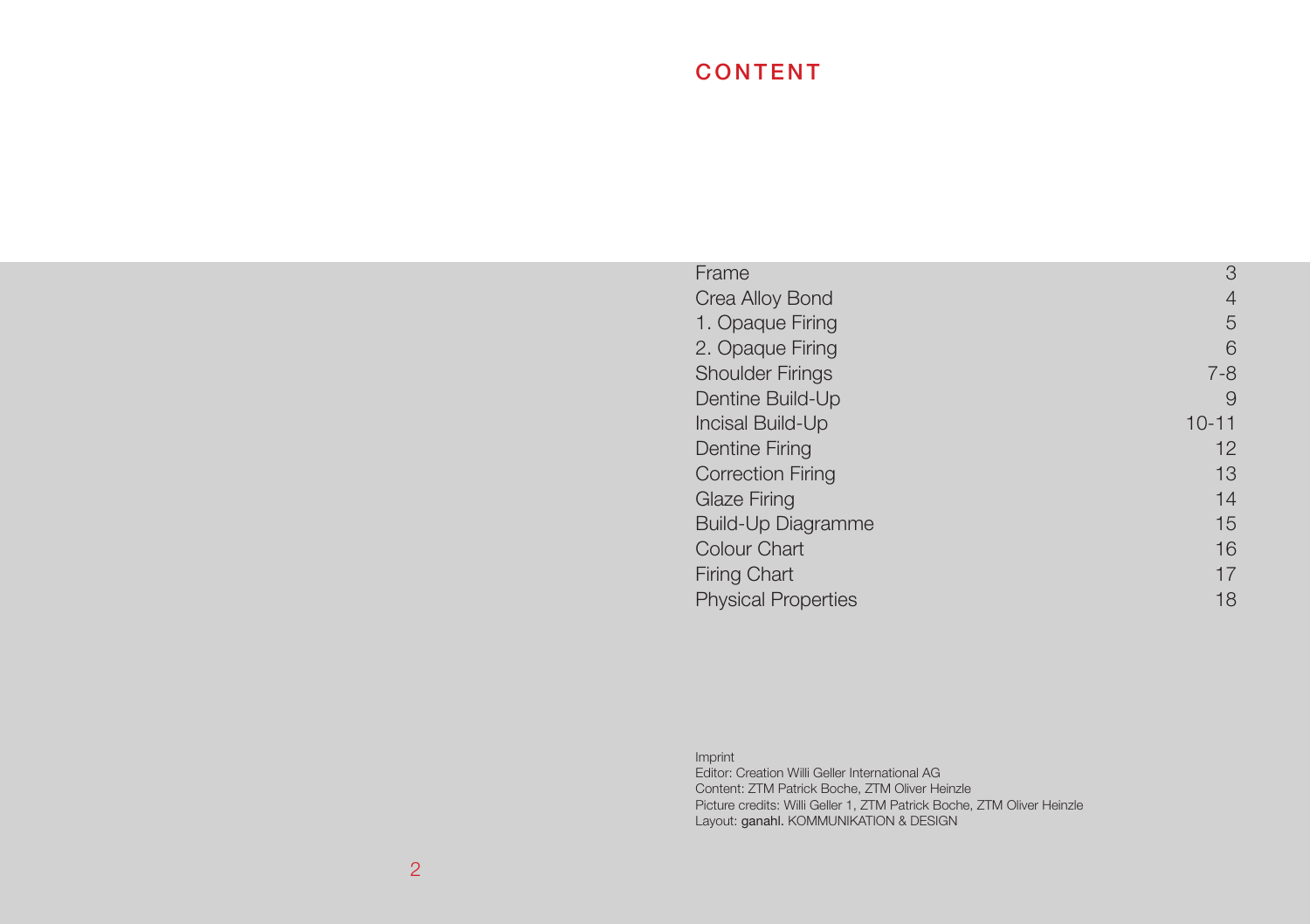## FRAME



Precious alloys or non-precious alloys with a CTE of 13,8 – 14,9 at 25° – 500°C can be veneered with Creation LF.

CTE >14.5: Prolonged cooling CTE <14.1: The object must be removed rapidly from the firing chamber

Oxidize according to the alloy manufacturer's instructions. Make sure the oxide layer is even.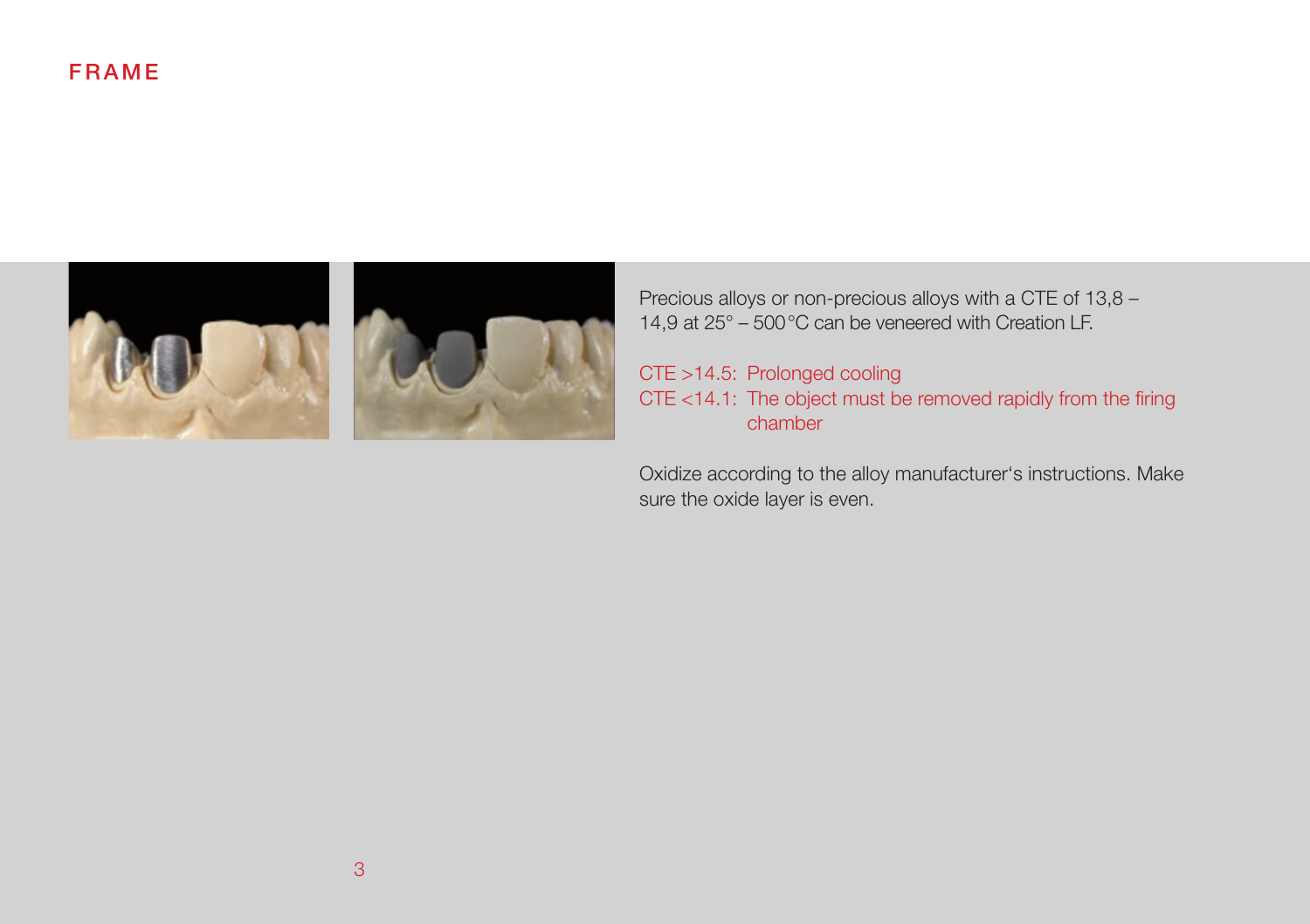## CREA ALLOY BOND



The Crea Alloy Bonder firing takes place at 980°C under vacuum. Flood the firing chamber after the end temperature has been reached. The holding time is 1 minute. The predrying time of 6 minutes at 550°C must be adhered to.

When the framework is sandblasted, apply the special Bonder Crea Alloy Bond in a thin opaque consistency and fire (see firing chart page 17).

This provides a bonding strength of approx. 70MPa and thus a secure bond between ceramic and metal alloy. At the same time it acts as a buffer zone between metal and ceramic. Metal oxides of the alloys are bound in the bonder, producing a goldenyellowish surface appearance. This creates the background for high colour stability.

The appearance of the bonder may differ, depending on the alloy.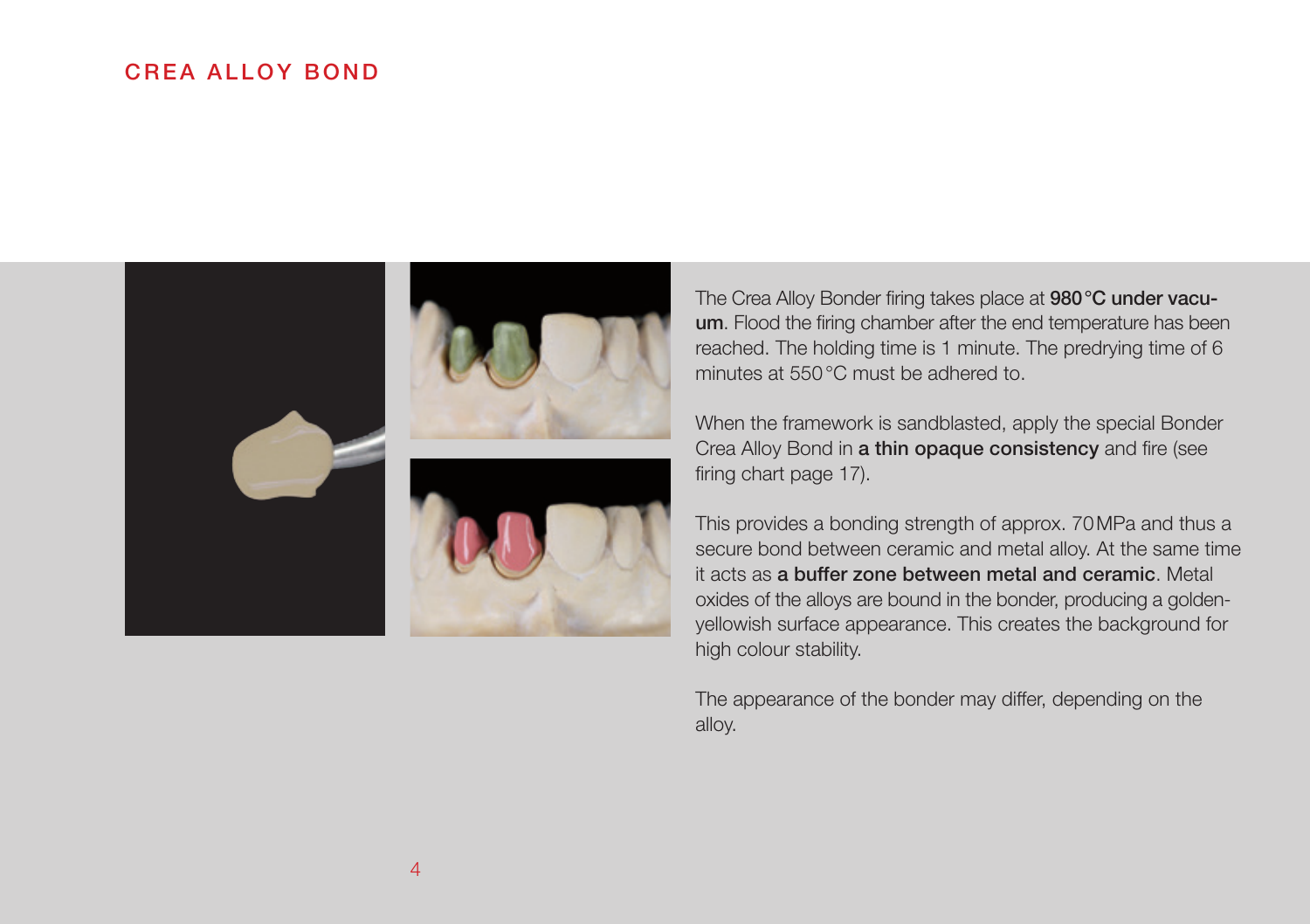## 1. OPAQUE FIRING



Apply Creation LF powder opaque in even brush strokes using the Creapast brush provided onto the metallic framework with approx. 75% covering power. It is important to ensure that the brush is only slightly moistened.

The first firing takes place at 830 °C (for non-precious alloy: 850°C; with Crea Alloy Bond: 830°C) under vacuum. Flood the firing chamber after the end temperature has been reached.

Holding time: 1 minute Predrying time: 4 minutes at 450°C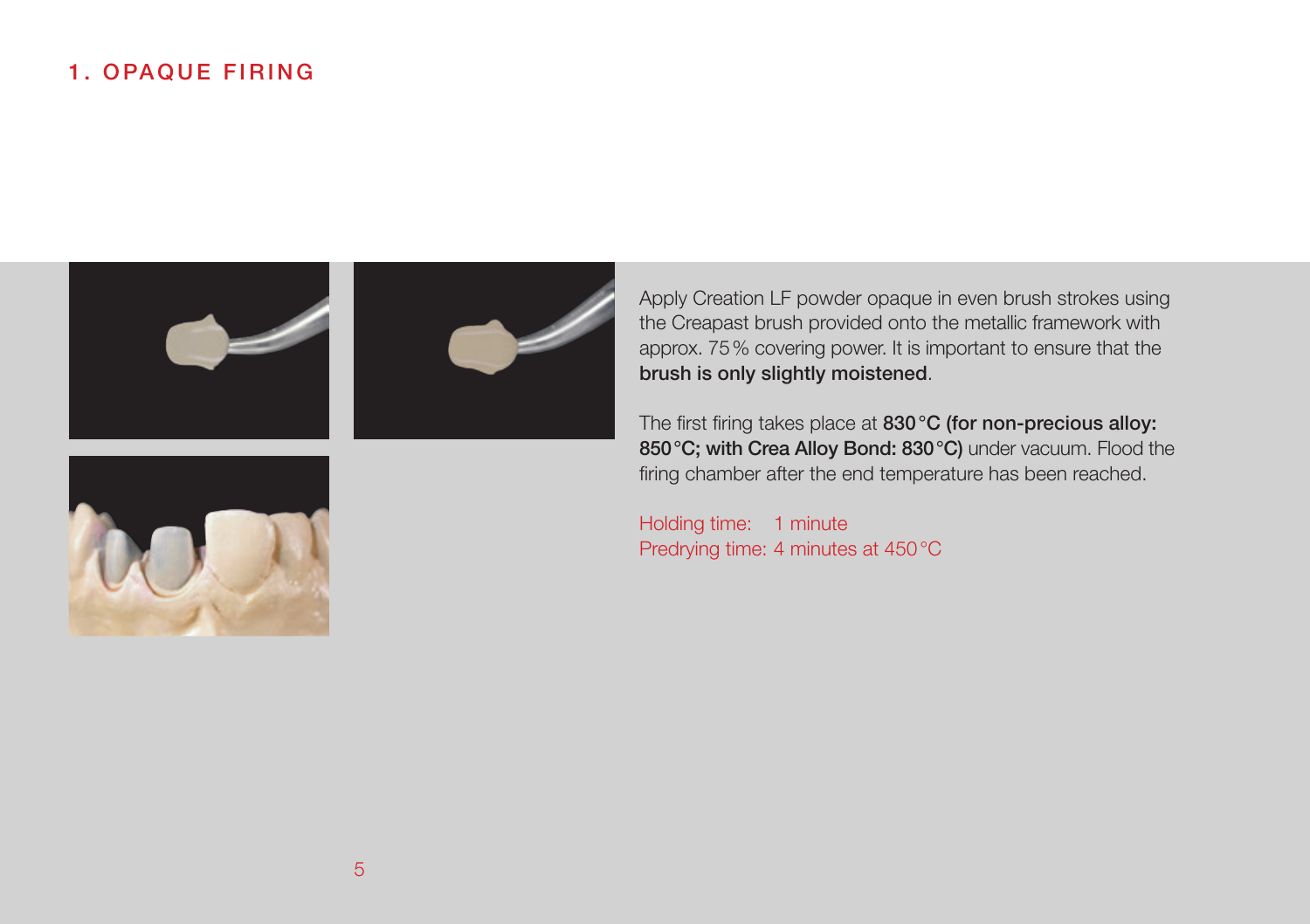## 2. OPAQUE FIRING







The second opaque firing is **opaquely applied**. If required, the opaque build-up can be modified with Intensive Opaque porcelains (opaque powder can also be used for the second opaque build-up). The second opaque firing takes place at 820°C under vacuum. Flood the firing chamber again after the end temperature has been reached. The holding time is 1 minute. The second opaque firing should produce an eggshell shining.

#### The predrying time of 4 minutes at 450°C must be adhered to!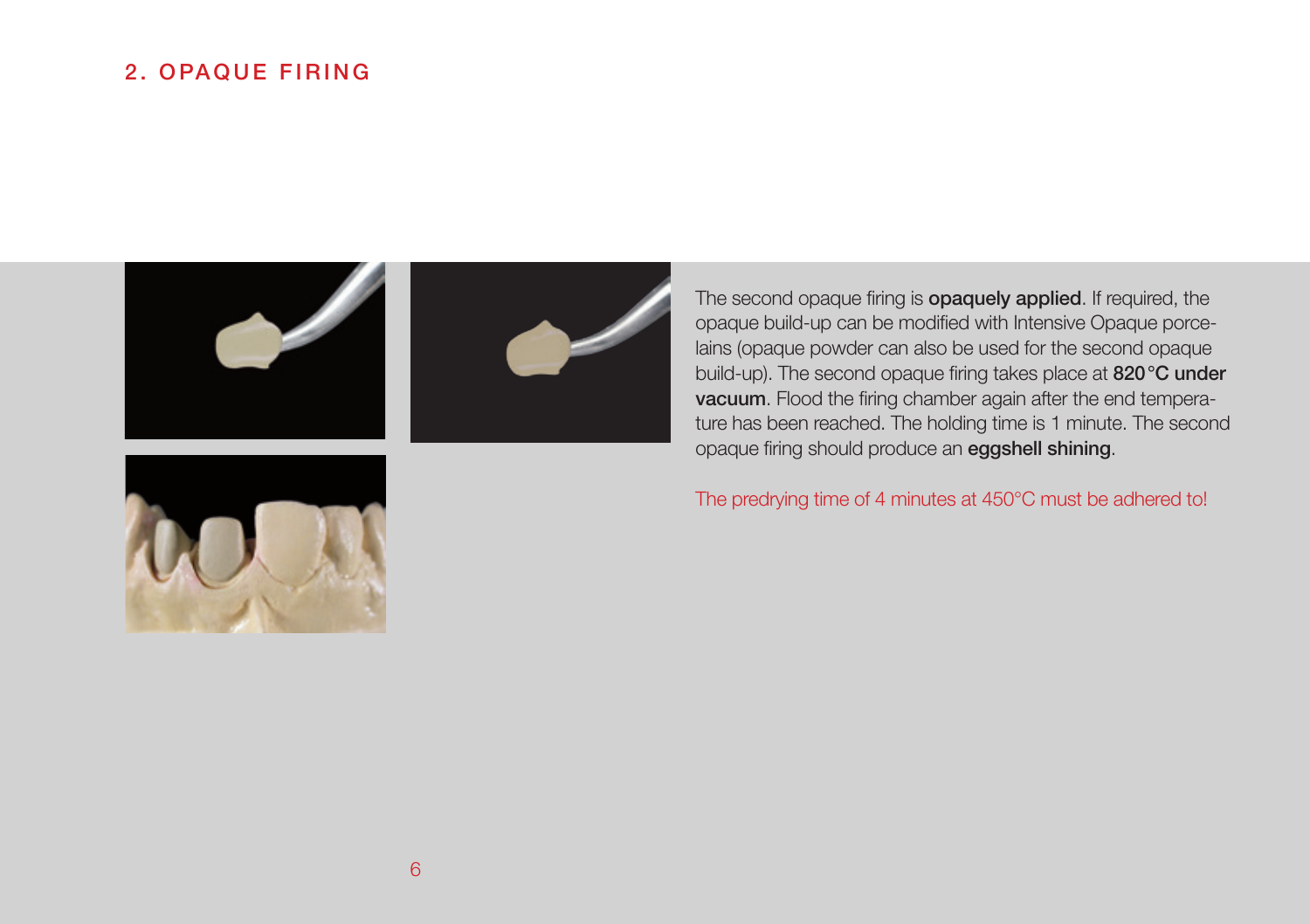## 1. SHOULDER FIRING



View of the fired shoulder (silky finish).

Isolate the very thinly sealed die in the shoulder area with Creapen. Place the coping, not too tightly fitting, onto the die.

Application of the Opaque Shoulder Porcelain (SP28) in the framework/shoulder transition area to stabilise the brightness value in the cervical area. Use the Shoulder Porcelain selected for the tooth shade (SP22-25) to cover the shoulder as far as the preparation border. After gently drying with a hairdryer or in the open firing chamber, the cap can easily be lifted off the die.

#### The first shoulder firing takes place at 810°C under vacuum.

Holding time: 1 min. Predrying time: 4 min. at 450 °C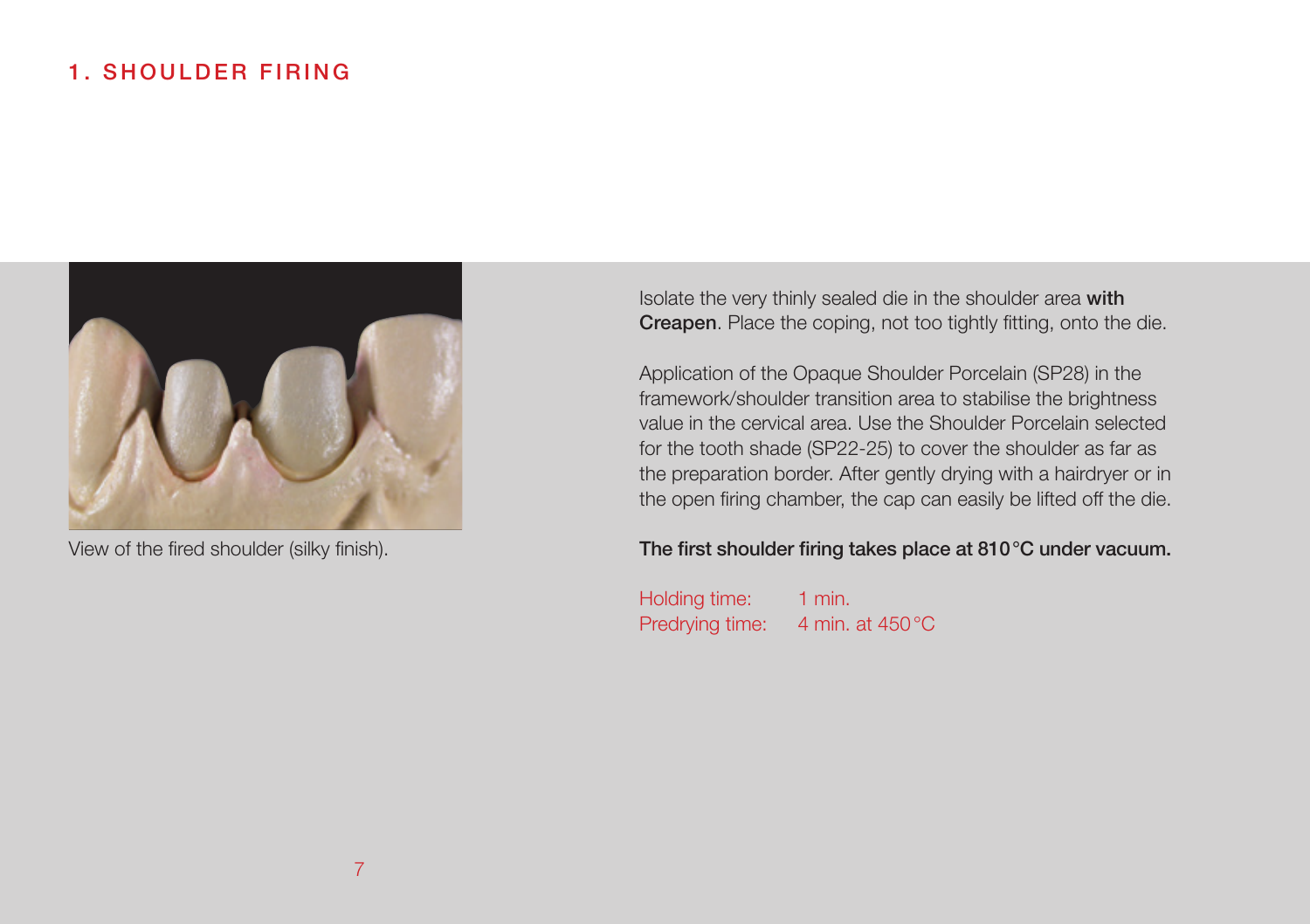## 2. SHOULDER FIRING



Repeated isolation with Creapen. Supplement the ceramic that has shrunk as a result of firing, using the Shoulder Porcelain selected for the tooth shade (SP22-25).

The second shoulder firing takes place at 810°C under vacuum.

Holding time: 1 minute Predrying time: 4 minutes at 450°C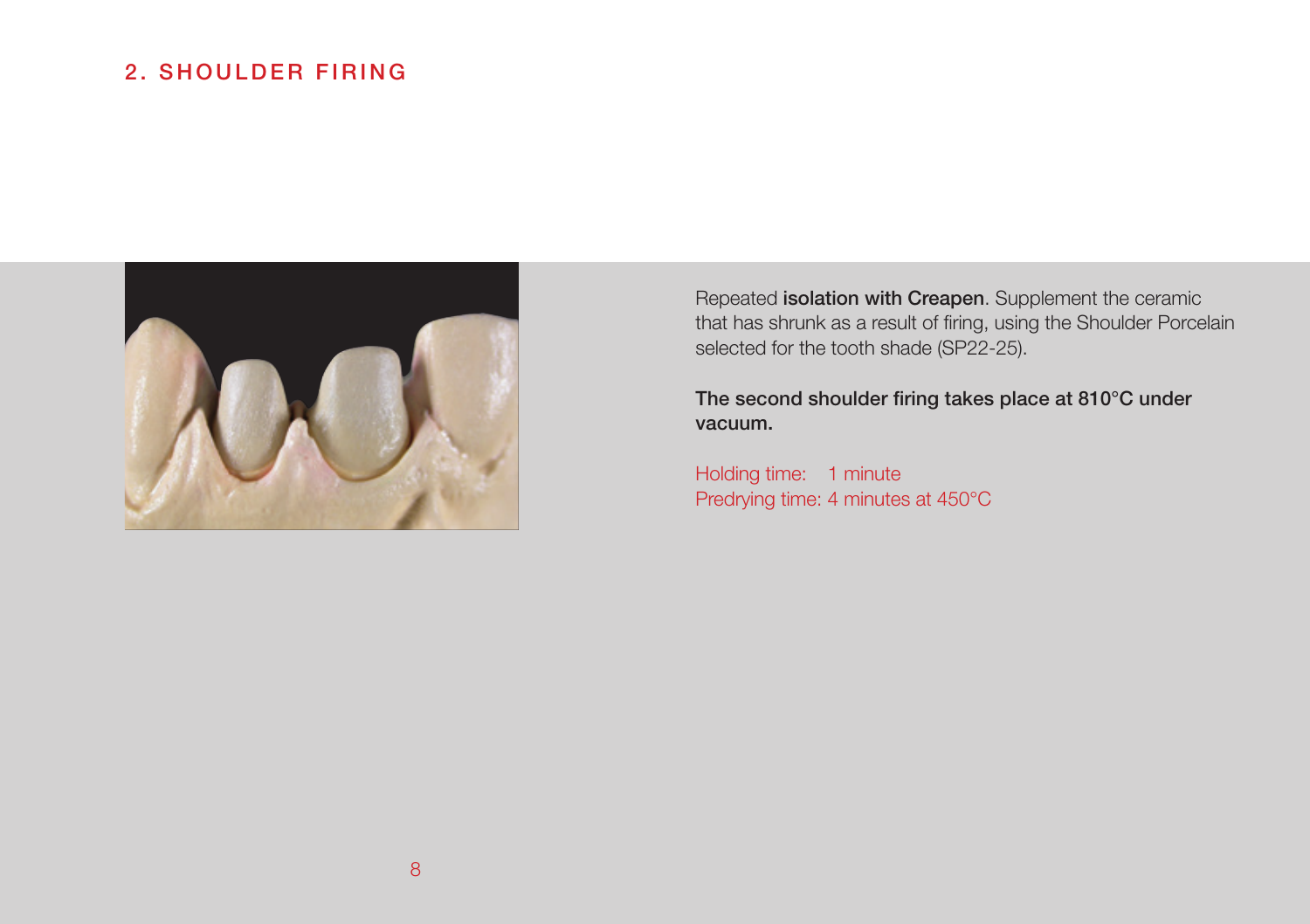## D FN TINE BUILD-UP



Opaque Dentine Intensive: OD32, 37, 41, 43 and 44. Use of OD43 in the middle coronal area to determine the brilliance value.

Opaque Dentine conceals the finely tapered marginal areas of the crown and interproximally prevents too many shadows entering into the build-up. It also vitrifies rather more strongly and is hence more homogeneous from the point of view of periodontal hygiene. This is also very important basally in the pontic and additionally helps colour stabilisation in the cervical third.



Build-up the labial anatomical shape of the crown with Dentine porcelain. Once the anatomical shape is correctly remodelled, reduce the dentine build-up incisally and interdentally to create space for further layering - while leaving the mamelon shape implied in dentine. Irregularities are rather advantageous here.

#### Technical advice:

- It is imperative to keep applied build-up damp avoid excessive drying out.
- Do not rewet dried-out materials with modelling fluid.
- Only use distilled water.

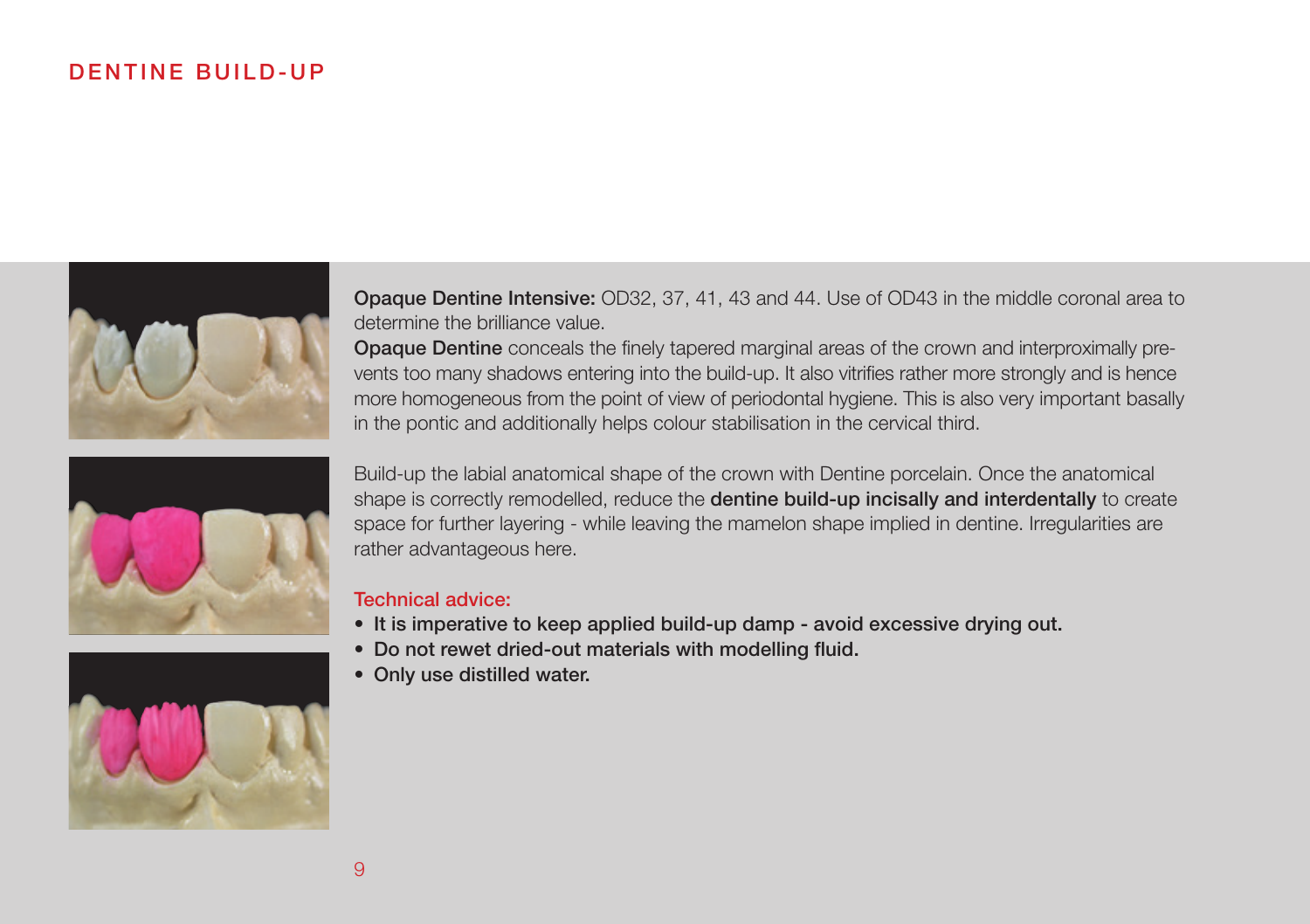### INCISAL BUILD-UP







Individually supplement the dentine build-up incisally in its vertical direction, using incisal and transparent porcelains. Start by building up the distal or mesial corners with pure incisal porcelain.

The middle incisal area is supplemented alternately with Incisal (E58-60), Opal Incisal (SI-02, SI-04, SI-06), Pearl Incisal (PS0, PS3), Opal Transparent (NT, OT), CLO, UC or TI porcelains. On the labial surface in the incisal third the iridescent Creation LF Make In porcelains should be washed into the wet material, depending on the characteristic features required, in order to recreate life-like mamelons.

Mask the labial surface with Incisal (E58-60), Opal Incisal (SI-02, SI-04, SI-06), Pearl Incisal (PS0, PS3), Opal Transparent, (NT, OT), CLO, UC or TI porcelains depending on the desired effect. Application of TI1 to the side edge of the crown in order support the bluish opalescent, transparent effect.

The hallow effect is achieved with an Incisal/Dentine mixture.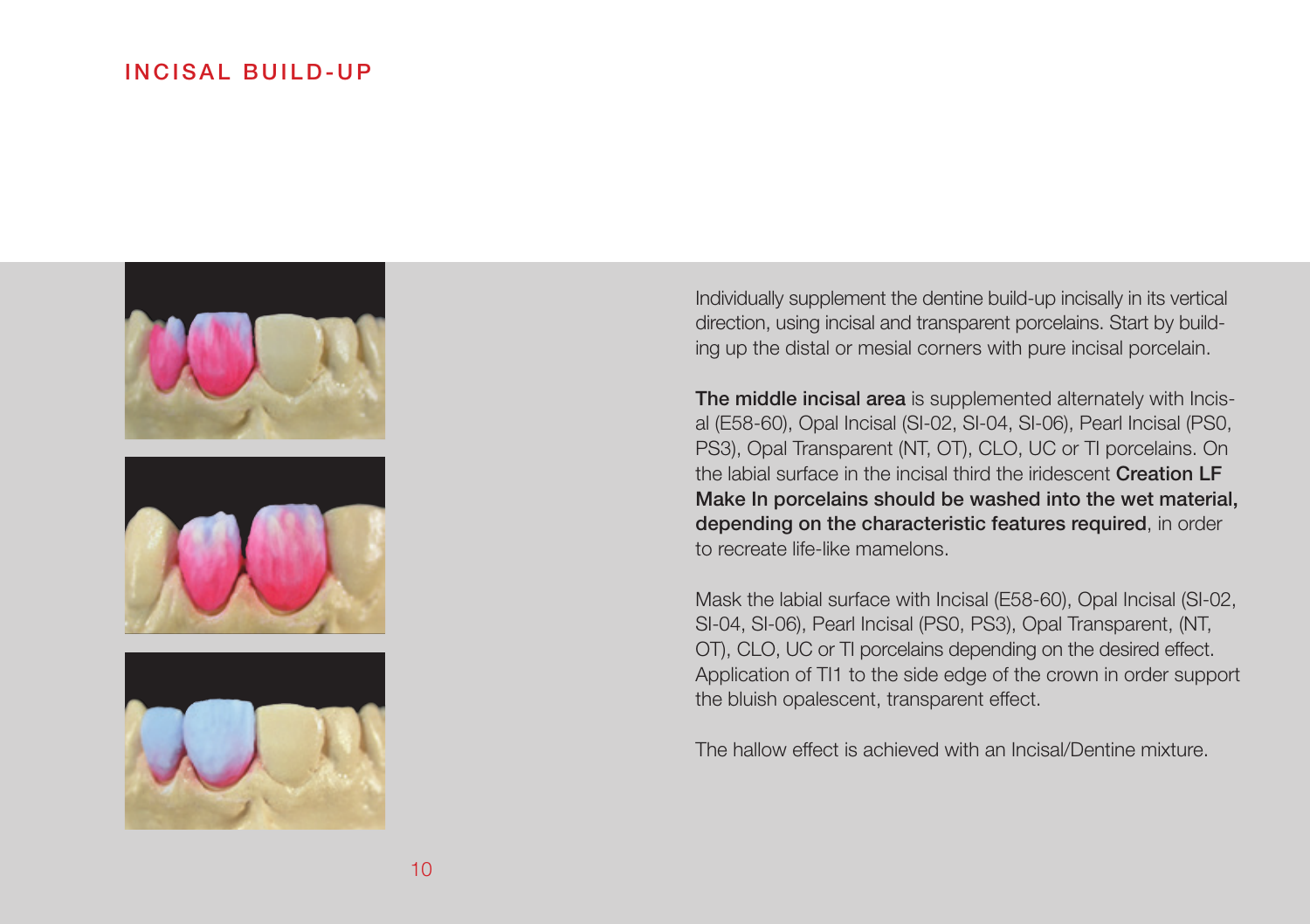## INCISAL BUILD-UP



To allow for firing contraction, over-contour the **build-up labially and incisally**. After lifting off the model, supplement the contact points with the appropriate Opaque Dentine, Dentine, Approximal Dentine and Incisal porcelains. Separate the interdental spaces with a sharp instrument (razor-blade, thin scalpel etc.). The palatal surface that is still uncovered allows the labial surface to be checked in relation to the framework substructure in each working phase.



The palatal surface is usually covered with a darker OD (e.g. OD41) tapering thinly to the incisal edge. Build-up the tubercle area and the substructure of the marginal ridges with Dentine.

Then complete the palatal surface with Incisal, Transparent and Cervical Transparent porcelain. In the cervical interproximal area a triangle is taken out, filled with Opaque Dentine (OD32) or Approximal Dentine (AD1, AD2), then covered with the desired dentine shade. As a result, increased light and colour stability is achieved.

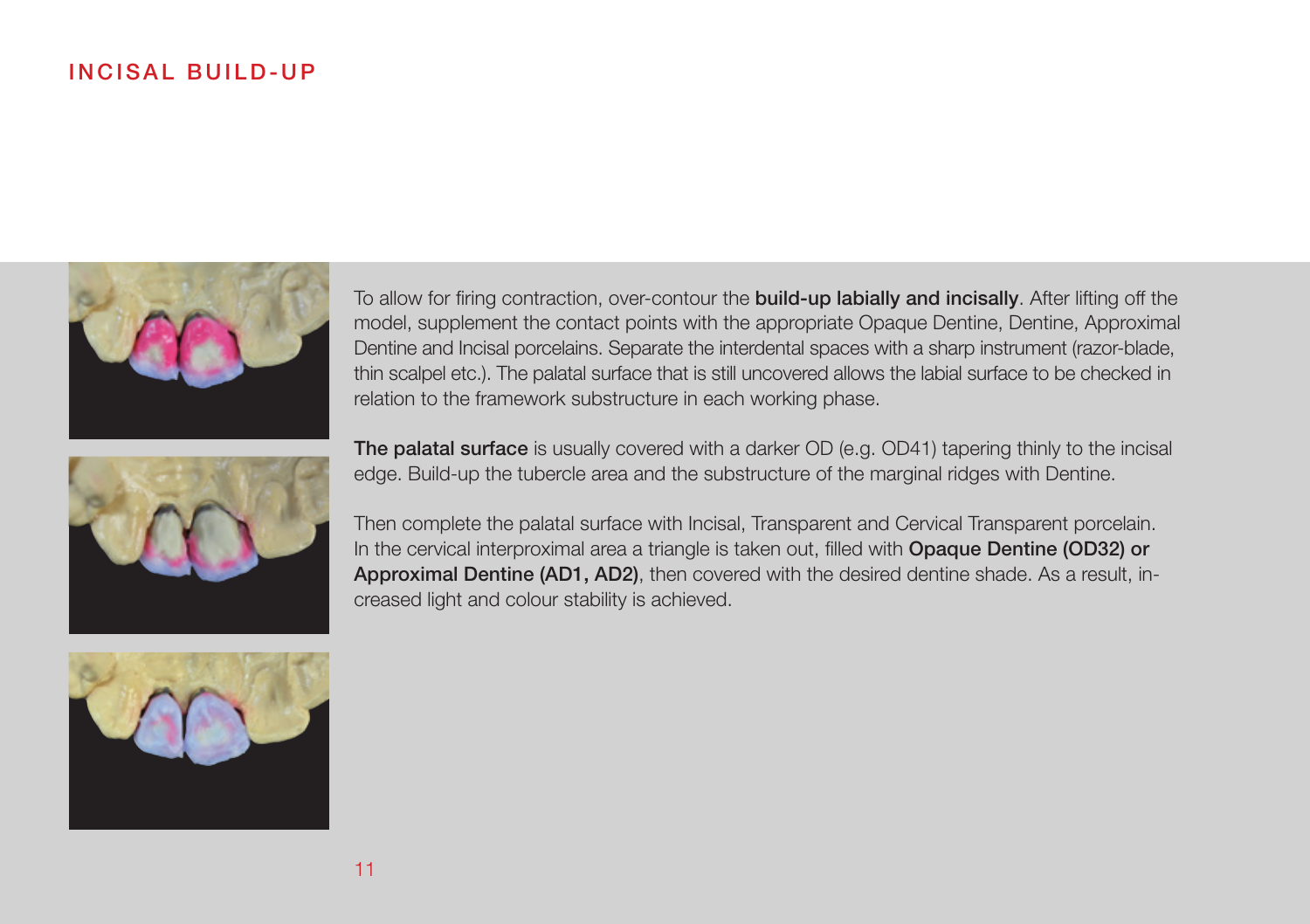## DENTINE FIRING



The dentine firing takes place at 770°C under vacuum (see firing chart p.17).

Flood the firing chamber after the end temperature has been reached. The holding time is 1 minute. Reliable proof of a correct firing cycle can only be produced by visual checking after the firing.

If the appearance is as in the illustration, the firing cycle was perfect (slightly shiny).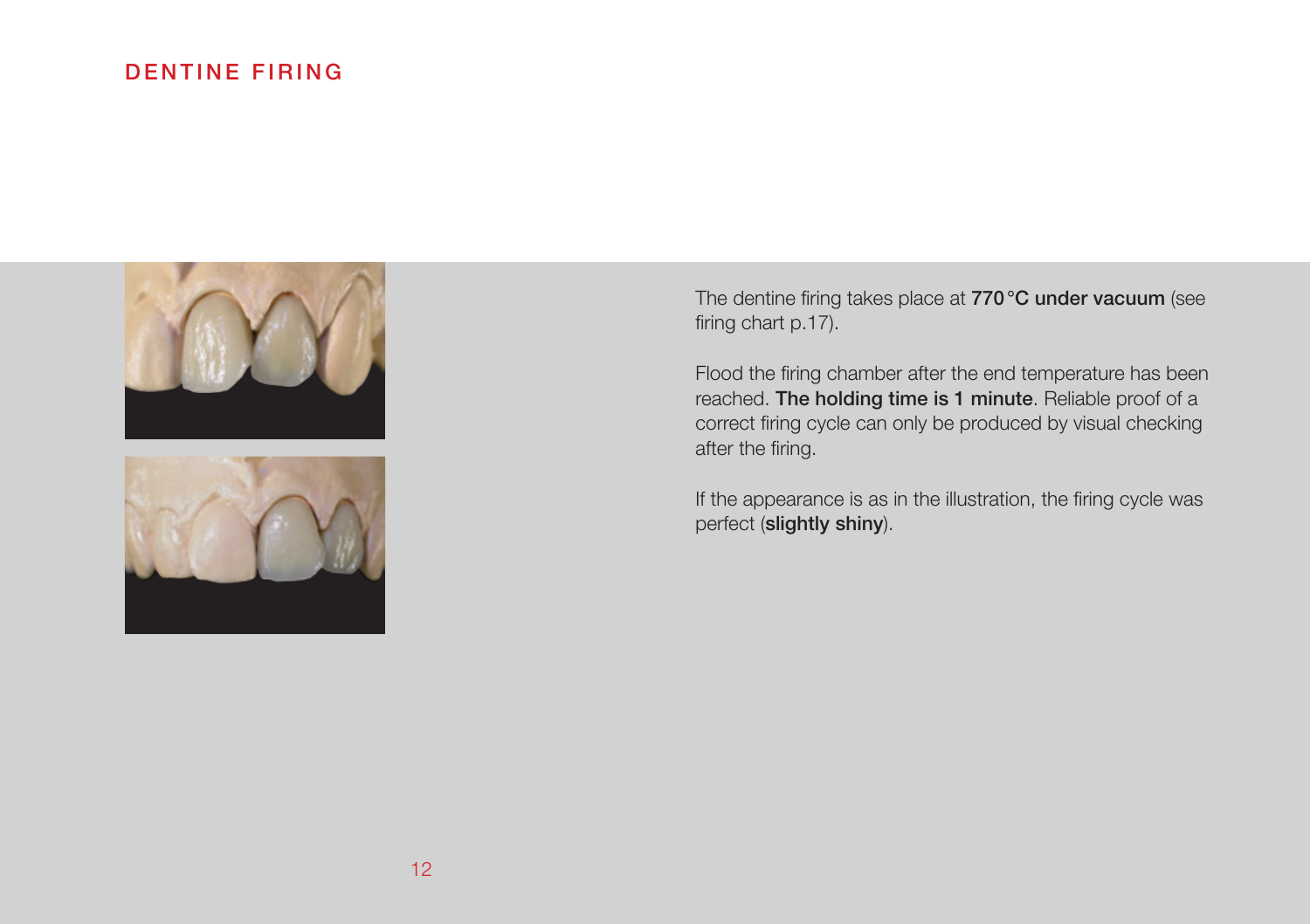## CORRECTION FIRING





Before the correction firing, finish and clean the crowns. The second form firing is a pure correction firing. This involves making only small corrections of shape with Incisal, Transparent and Cervical Transparent porcelains.

Firing takes place at 760°C under vacuum (see firing chart p.17). Flood the firing chamber again after the end temperature has been reached. Holding time: 1 minute. If the firing cycle is correct, the ceramic will again appear slightly shiny. Usually only minor corrections of shape are necessary.

However, the natural structuring of the crown surface is also important. The aim is aesthetic harmony with the adjacent teeth, which can be achieved with the usual diamond points, stones and tungsten-carbide tips.

Creation LF can also be used as a corrective or repair porcelain for Creation CC.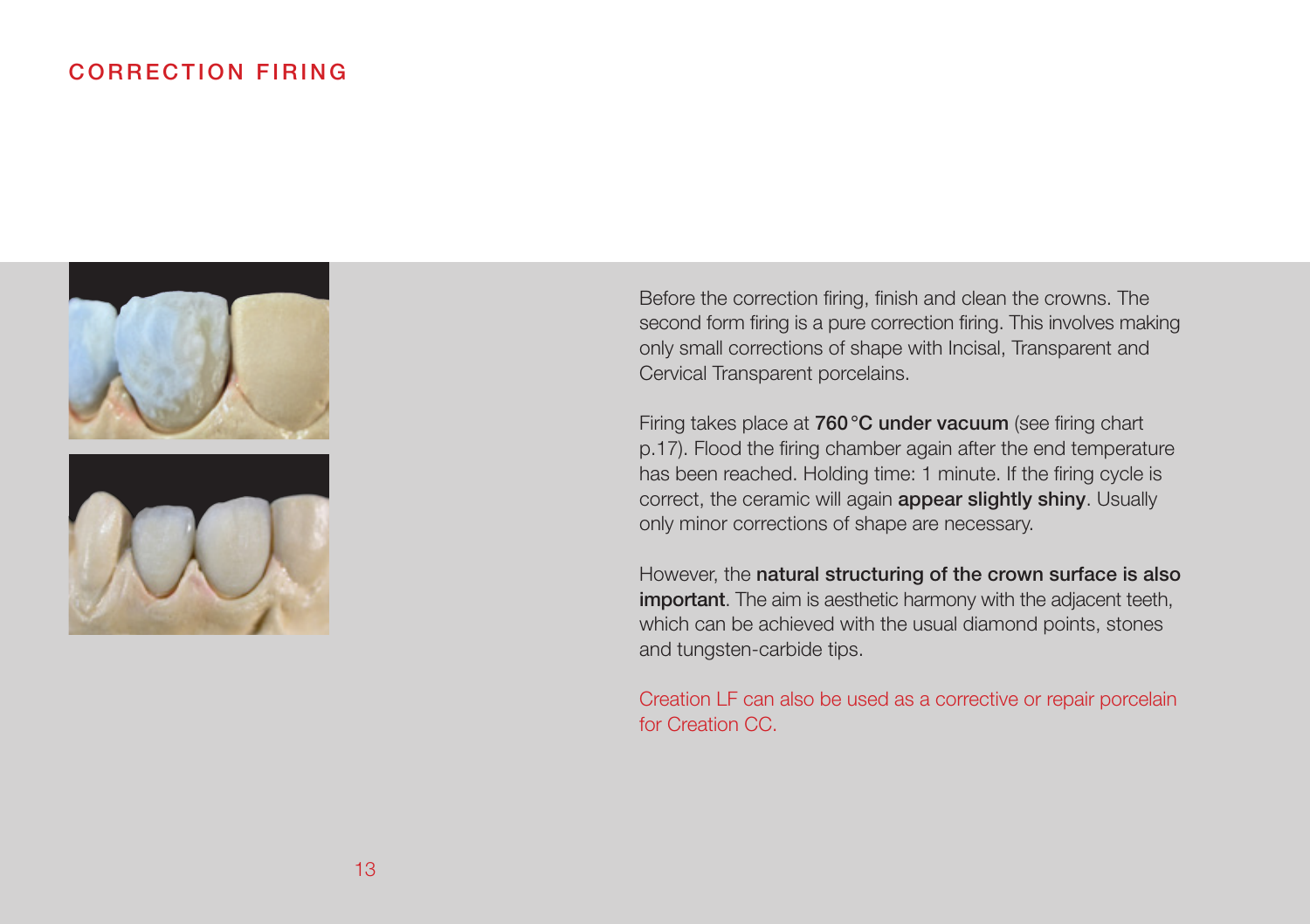## GLAZE FIRING





Discolorations on the tooth surface can be mimicked in a lifelike way with Creation CC.LF. Make Up Instant (glazing and fluorescent).

The surface of the furnace-shone crown is finished by machine. Depending on the degree of shine of the texture, adapt the surface to the situation in the mouth using rubber polishers, emery, felt wheel, pumice powder and polishing tools.

The Creation porcelains are characterised by the correct amount of fluorescence, which always allows a natural, harmonious transition to the rest of the dentition, even under extreme lighting conditions.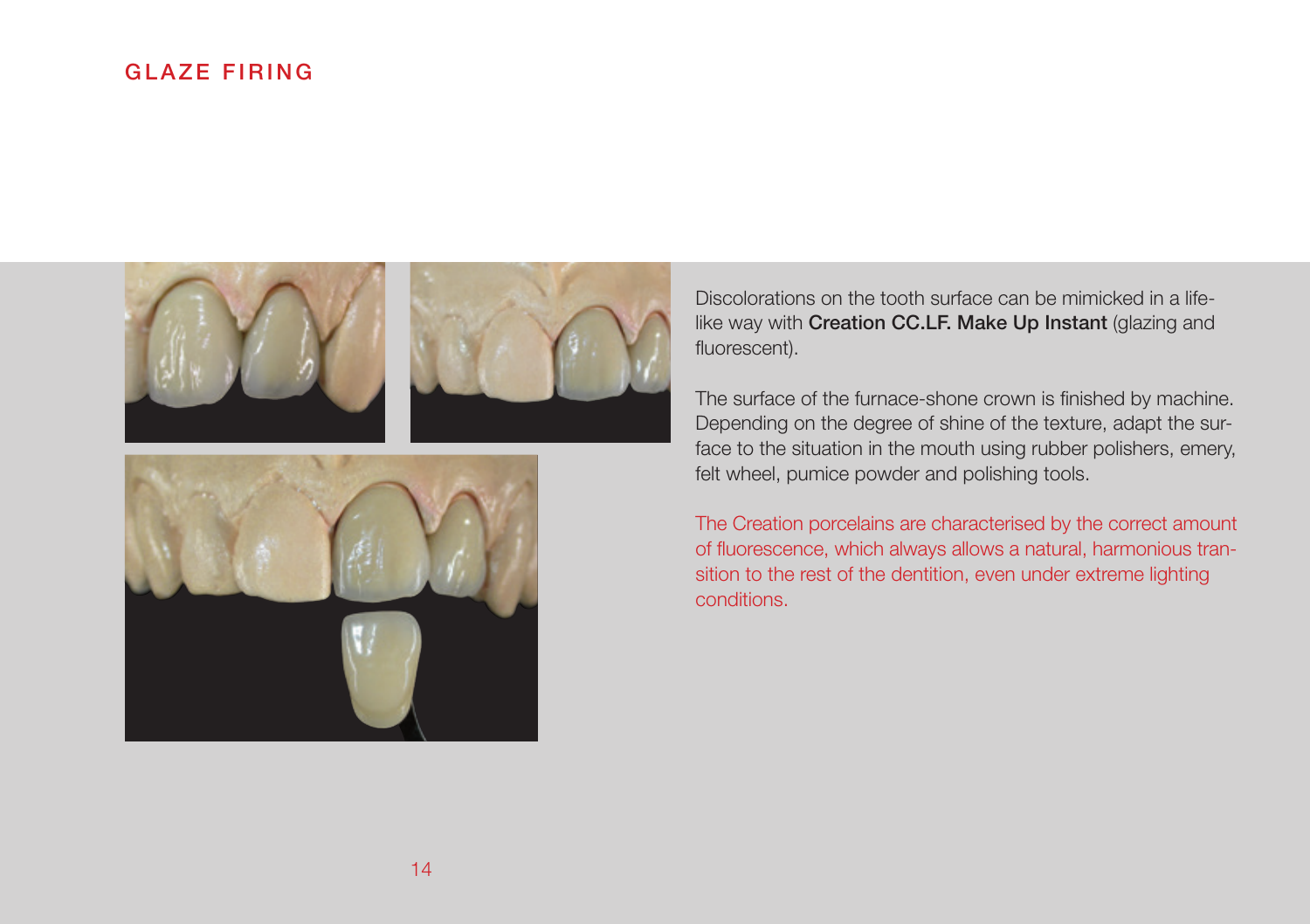# CREATION LF BUILD-UP DIAGRAMME

| Enamel (E57 )                              |  |
|--------------------------------------------|--|
| Effect Powders (TI, SI, OT, NT, CL-O, UC ) |  |
| Effect Powders (MI61, MI63, MI65)          |  |
| Dentine (A1 )                              |  |
| Opaque Dentine (OD)                        |  |
| Opaque Dentine (OD43)                      |  |
| Opaque                                     |  |
| Bonder (Crea Alloy Bond)                   |  |
| Neck Transpa (HT52-HT54)                   |  |
| Shoulder (SP22-SP25)                       |  |
| Shoulder Opaque (SP28)                     |  |
| Frame                                      |  |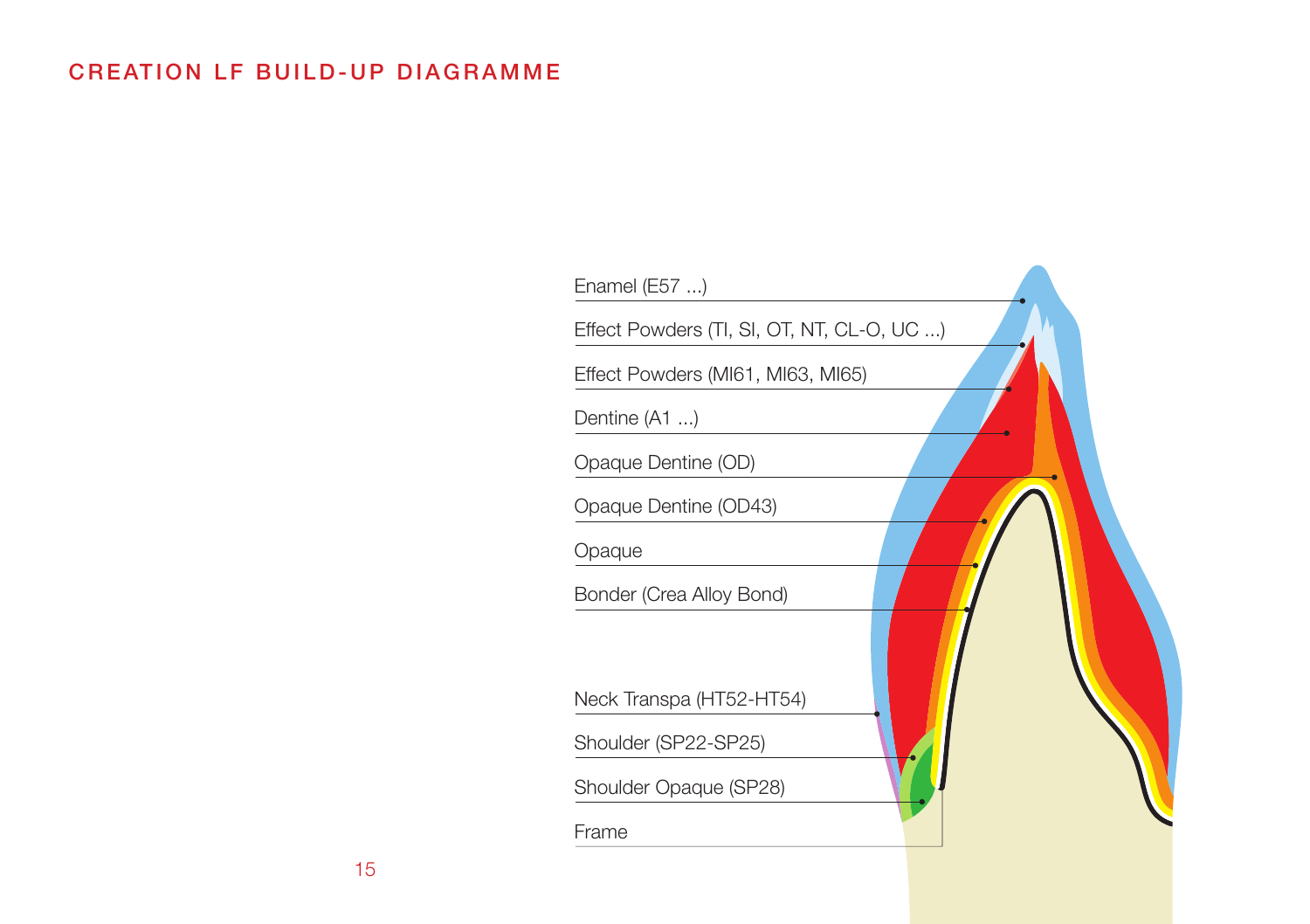# COLOUR CHART

| Vita <sup>®</sup> Shade   |    | A1                                                            | A2                                | A3              | A3,5             | A4                                    | <b>B1</b>       | <b>B2</b>     | B <sub>3</sub> | <b>B4</b>               | C1             | C <sub>2</sub> | C <sub>3</sub>                | C4             | D <sub>2</sub> | D <sub>3</sub>  | D <sub>4</sub> |
|---------------------------|----|---------------------------------------------------------------|-----------------------------------|-----------------|------------------|---------------------------------------|-----------------|---------------|----------------|-------------------------|----------------|----------------|-------------------------------|----------------|----------------|-----------------|----------------|
| Powder Opaque             | 16 | A <sub>1</sub>                                                | A2                                | A3              | A3,5             | A4                                    | <b>B1</b>       | <b>B2</b>     | <b>B3</b>      | <b>B4</b>               | C <sub>1</sub> | C <sub>2</sub> | C <sub>3</sub>                | C <sub>4</sub> | D <sub>2</sub> | D <sub>3</sub>  | D <sub>4</sub> |
| Powder Opaque Modifier    | 4  | OM-12 pink                                                    |                                   |                 |                  |                                       | OM-13 lilac     |               |                | OM-16 ochre             |                | OM-17 brown    |                               |                |                |                 |                |
| Opaque Dentine Modifier   | 5  | OD-32 havanna<br>OD-37 curry                                  |                                   |                 |                  | OD-41 orange                          |                 |               | OD-43 ivory    |                         |                | OD-44 cuba     |                               |                |                |                 |                |
| Dentine                   | 16 | A <sub>1</sub>                                                | A2                                | A3              | A3.5             | A4                                    | <b>B1</b>       | <b>B2</b>     | <b>B3</b>      | <b>B4</b>               | C <sub>1</sub> | C <sub>2</sub> | C <sub>3</sub>                | C <sub>4</sub> | D <sub>2</sub> | D <sub>3</sub>  | D4             |
| Enamel                    | 4  | E58                                                           | E58                               | E <sub>59</sub> | E59              | E60                                   | E <sub>57</sub> | E59           | E59            | E59                     | E60            | E59            | E <sub>59</sub>               | E60            | E60            | E59             | E59            |
| Clear                     | 2  |                                                               | $CL-0$                            |                 |                  |                                       |                 |               |                |                         | Window UC      |                |                               |                |                |                 |                |
| Transpa                   | 6  |                                                               | NT neutral                        |                 |                  | OT opal                               |                 | TI-1 blue     |                |                         | TI-3 pink      |                |                               | TI-4 yellow    | TI-5 grey      |                 |                |
| <b>Effect Enamel</b>      |    |                                                               | $PS-0$<br>white                   |                 | $PS-3$<br>orange |                                       | $SI-02$         | medium yellow |                | $SI-04$<br>light orange |                | $SI-06$        | SO-10<br>blue<br>heavy orange |                |                | SO-11<br>orange |                |
| Neck Transpa              | 3  | HT-52 khaki                                                   |                                   |                 |                  |                                       | HT-53 sand      |               |                |                         |                | HT-54 honey    |                               |                |                |                 |                |
| <b>Shoulder Powders</b>   | 6  | SP-23 sand<br>SP-22 flamingo<br>SP-24 gold<br>SP-25 red brown |                                   |                 |                  | SP-26 yellow gold SP-28 opaque yellow |                 |               |                |                         |                |                |                               |                |                |                 |                |
| Make In                   | 3  |                                                               | MI-61 ivory<br>MI-63 honey yellow |                 |                  |                                       |                 |               |                | MI-65 gold              |                |                |                               |                |                |                 |                |
| <b>Approximal Dentine</b> | 2  | AD-1 light yellow<br>AD-2 orange                              |                                   |                 |                  |                                       |                 |               |                |                         |                |                |                               |                |                |                 |                |
| Gingival                  | ۹  |                                                               | G-2- dark pink                    |                 |                  |                                       |                 |               |                |                         |                |                |                               |                |                |                 |                |
| Glaze                     |    |                                                               | Glaze-GL                          |                 |                  |                                       |                 |               |                |                         |                |                |                               |                |                |                 |                |
| Crea Alloy Bond           |    | Crea Alloy Bond                                               |                                   |                 |                  |                                       |                 |               |                |                         |                |                |                               |                |                |                 |                |
| <b>Bleach Opaque</b>      | ۰  | $O-AB$                                                        |                                   |                 |                  |                                       |                 |               |                |                         |                |                |                               |                |                |                 |                |
| <b>Bleach Dentine</b>     | 3  | <b>BD-A</b><br>BD-B<br>BD-B0                                  |                                   |                 |                  |                                       |                 |               |                |                         |                |                |                               |                |                |                 |                |
| <b>Bleach Enamel</b>      |    | $S-AB$                                                        |                                   |                 |                  |                                       |                 |               |                |                         |                |                |                               |                |                |                 |                |
| <b>Bleach Shoulder</b>    |    | SP-AB                                                         |                                   |                 |                  |                                       |                 |               |                |                         |                |                |                               |                |                |                 |                |

Vita® is a registered trademark of VITA Zahnfabrik H. Rauter GmbH & Co. KG, Bad Säckingen, Germany.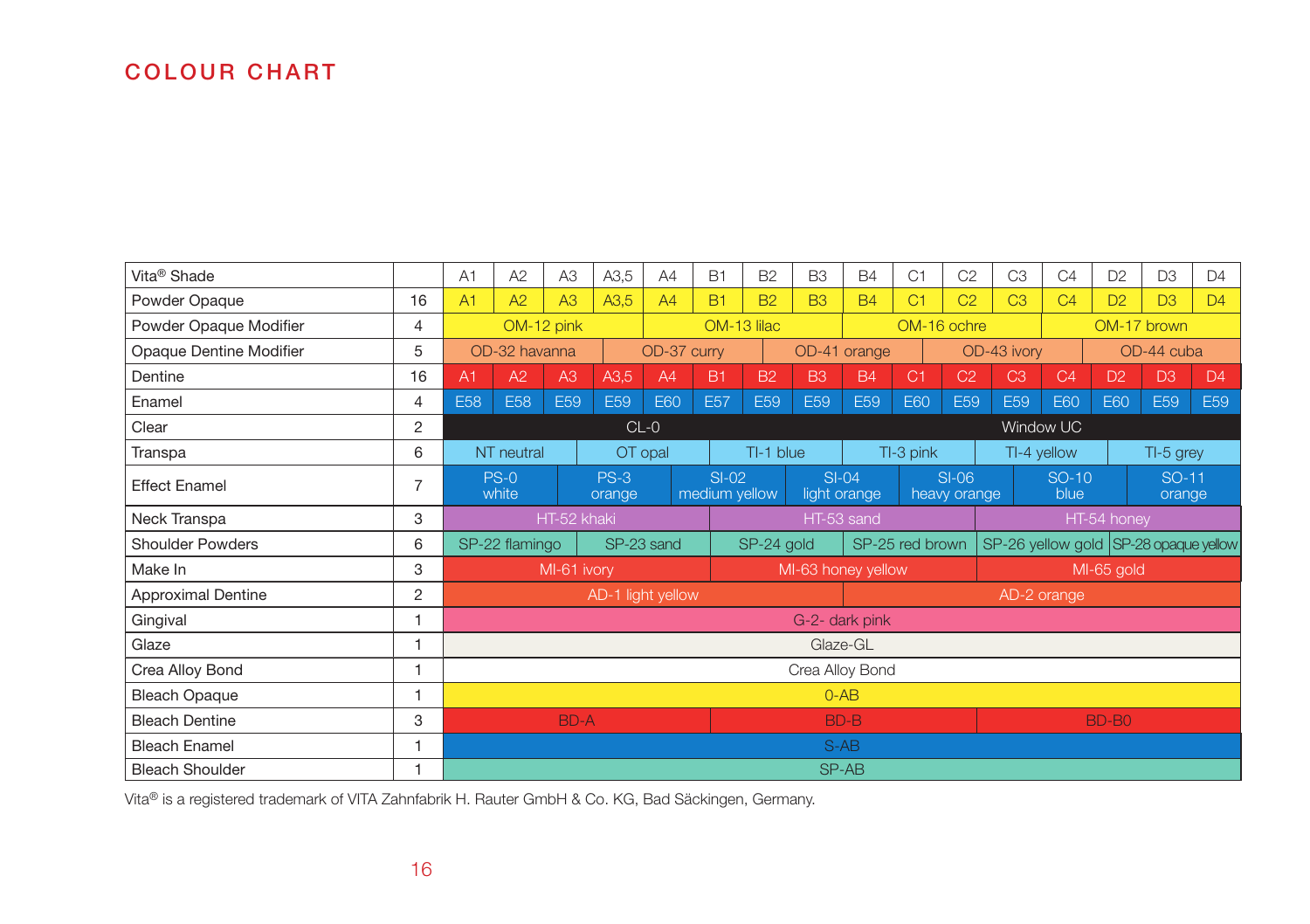## **FIRING CHART**

|                                                         | Preheating Temp.                               | Drying Time | Raise of Temp.      | V                        | Final Temp. | <b>Holding Time</b> | Appearance                       |  |  |  |
|---------------------------------------------------------|------------------------------------------------|-------------|---------------------|--------------------------|-------------|---------------------|----------------------------------|--|--|--|
| Oxid Firing                                             | According to alloy manufacturer's instructions |             |                     |                          |             |                     |                                  |  |  |  |
| Crea Alloy Bond                                         | $550^{\circ}$ C                                | 6 min.      | 80°C/min.           | $+$                      | 980 °C      | $1$ min.            | Yellowish.<br>slightly shining** |  |  |  |
| 1. Opaque Firing                                        |                                                |             |                     |                          |             |                     | Shining                          |  |  |  |
| - Powder Opaque*                                        | 450 °C                                         | 4 min.      | $55^{\circ}$ C/min. | $+$                      | 830 °C      | 1 min.              |                                  |  |  |  |
| 2. Opaque Firing                                        |                                                |             |                     |                          |             |                     |                                  |  |  |  |
| - Powder Opaque                                         | 450 °C                                         | 4 min.      | $55^{\circ}$ C/min. | $+$                      | 820 °C      | 1 min.              |                                  |  |  |  |
| 1 <sup>st</sup> and 2 <sup>nd</sup> Shoulder Firing     | 450 °C                                         | 4 min.      | 45°C/min.           | $+$                      | 810 °C      | $1$ min.            | Slightly shining                 |  |  |  |
| <b>Dentine Firing</b>                                   | 450 °C                                         | 6 min.      | 45°C/min.           | $+$                      | 770 °C      | $1$ min.            |                                  |  |  |  |
| <b>Correction Firing</b>                                | 450 °C                                         | 6 min.      | 45°C/min.           | $+$                      | 760 °C      | $1$ min.            |                                  |  |  |  |
| Glaze Firing                                            | 480 °C                                         | 2 min.      | 45°C/min.           | $\sim$                   | 780 °C      |                     |                                  |  |  |  |
| Glaze and Shade Firing<br>(Creation LF Make Up Instant) | 480 °C                                         | 2 min.      | $45^{\circ}$ C/min. | $\overline{\phantom{a}}$ | 750 °C      | 1 min.              | Shining                          |  |  |  |

\* When using non-precious alloys: final temperature 850°C.<br>\*\* The appearance of the bonder can differ, depending on the alloy composition.<br>The firing parameters given above are guidelines, which must always be adjusted to result.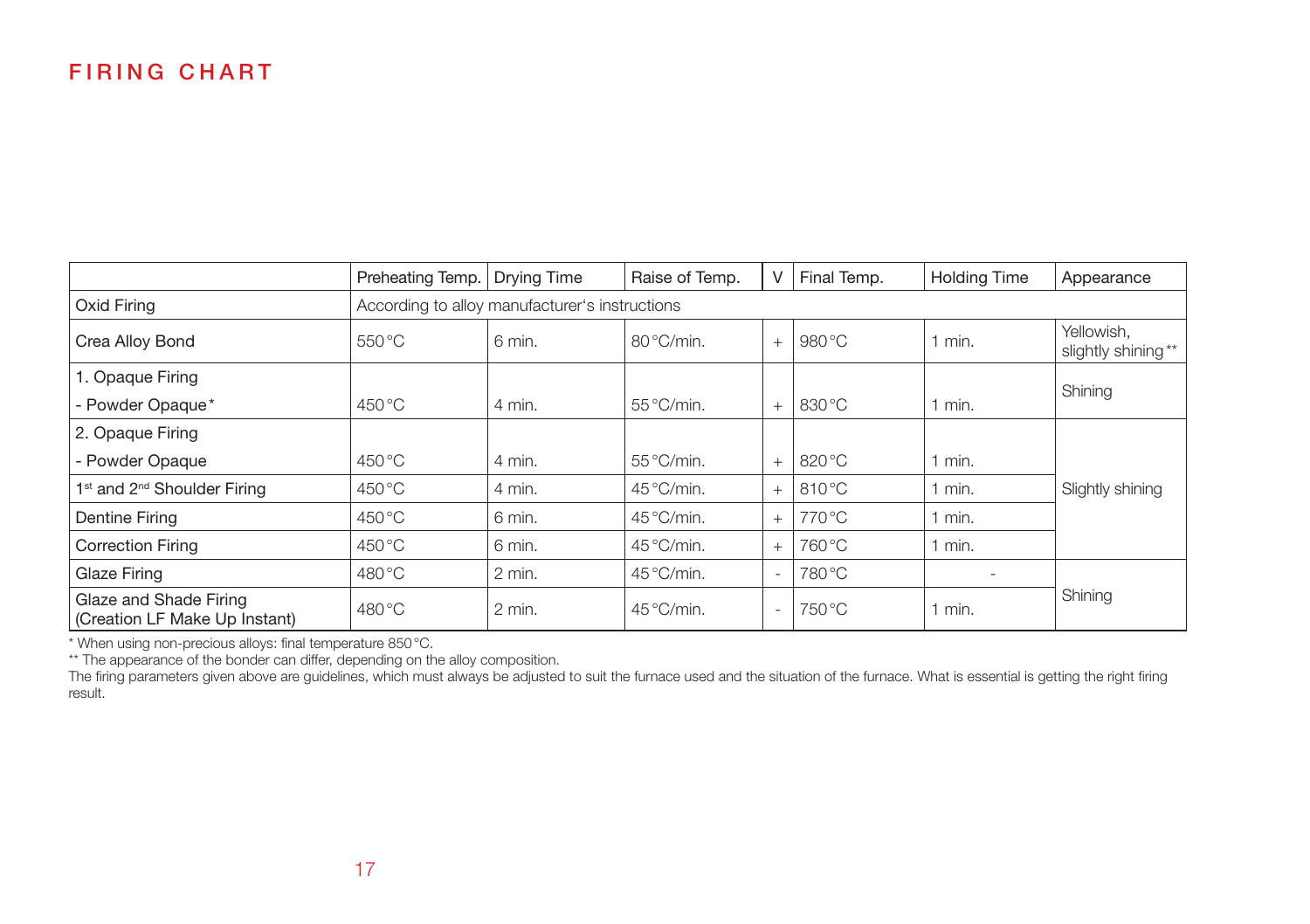| Properties                                                     | Measure                    | Value          | <b>Norm</b> |
|----------------------------------------------------------------|----------------------------|----------------|-------------|
| Dentine Firing                                                 | $^{\circ}C$                | 770            |             |
| Coefficient of Thermal Expansion $(25^{\circ} - 500^{\circ}C)$ | $10^{-6}$ xK <sup>-1</sup> | $11,4 \pm 0,3$ |             |
| <b>Glass Transition Temperature</b>                            | $^{\circ}C$                | $510 \pm 10$   |             |
| Solubility                                                     | $\mu$ g/cm <sup>2</sup>    | 16             | max. 100    |
| Density                                                        | g/cm <sup>3</sup>          | 2,48           |             |
| Flexural strength                                              | MPa (Nmm <sup>2</sup> )    | 80             | min. 50     |
| Main Grain Size                                                | D 90%                      | 60             |             |

The technical and physical values given relate to samples produced in-house and the measuring instruments located there.